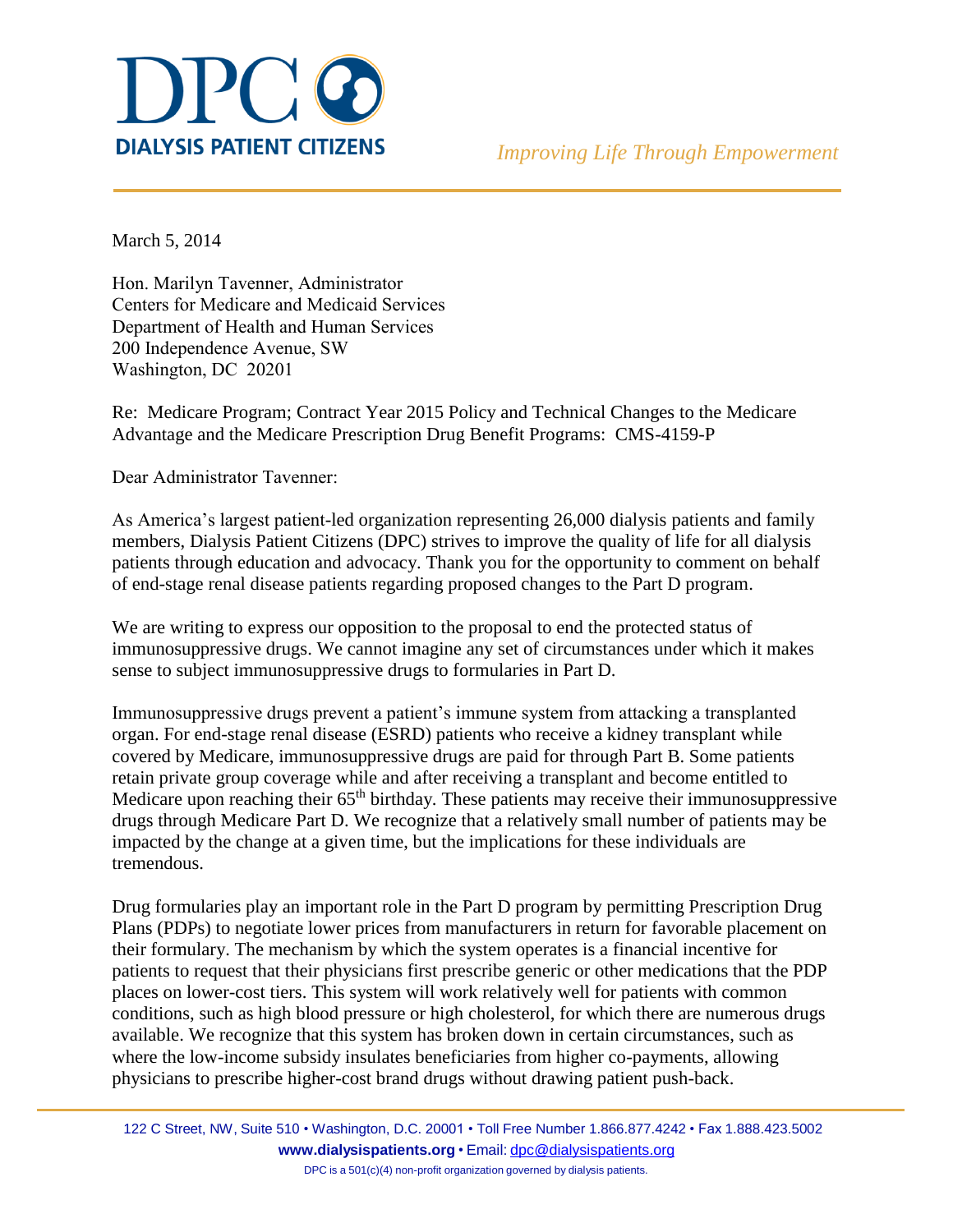However, we are not aware of any such abuses in the prescribing of immunosuppressive drugs, nor do we believe that formulary restrictions for immunosuppressive drugs could lower costs in any meaningful way. We believe the experience of Mr. A, a member of Dialysis Patient Citizens, illustrates the circumstances in which these drugs are prescribed. After Mr. A received a kidney transplant, his physician prescribed generic versions of Cellcept and Tacrolimus. (Our review of the medical literature indicates widespread efforts to start out transplant patients on generic drugs.)

Within a year, however, Mr. A's doctors at Mayo Clinic substituted Azathioprine for Cellcept due to a reaction to a co-morbidity, short bowel syndrome. Within another year, Rapamune and Prednisone had to be substituted for Azathioprine due to it contributing to multiple occurrences of skin cancer.

Another member of Dialysis Patient Citizens, Mr. B., also suffered from side effects from firstline therapies. It was determined that his transplanted kidney was being damaged by Tacrolimus. Several different immunosuppressant drugs, including generic versions of brand drugs, were tried before his renal transplant would function. He now takes Rapamune and Myfortic.

As we understand the proposed rules change, if Mr. A and Mr. B had received their transplants while covered by private insurance, upon turning 65 and entering Medicare, they would be encouraged to undergo "step therapy" for a second time, or to substitute drugs on the PDP formulary without regard to their earlier experiences with those drugs. This strikes us as an absurd policy outcome.

We would further note that physicians will soon have their resource use monitored by episode groupers through the Physician Value-Based Payment Modifier. Under this program, physicians who unnecessarily prescribe expensive brand drugs can be penalized with payment reductions. This program should deliver the Rx drug savings CMS desires by deterring "outlier" physicians from expensive prescribing without burdening Medicare beneficiaries.

Immunosuppressive drugs were extended protected treatment because they are different from other medications. For commonly prescribed drugs, such as blood pressure drugs and statins, not only are there multiple treatment options, but the underlying condition can often be treated without the use of drugs at all, as by making lifestyle changes. Immunosuppressive drugs *must* be taken to prevent rejection of a transplant, and are *not* interchangeable.

We understand that lifting the protections extended to immunosuppressive drugs is one of the few potential cost containment tools that CMS possesses at this time, and it must be tempting to use it. But the mere fact that this avenue is available through rulemaking while superior reforms aren't is not a sound basis for making policy. The Congressional Budget Office has expressed doubts about savings from expanding drug substitution, noting it would be "medically inappropriate in many cases," which "would reduce the actual savings that could be obtained."